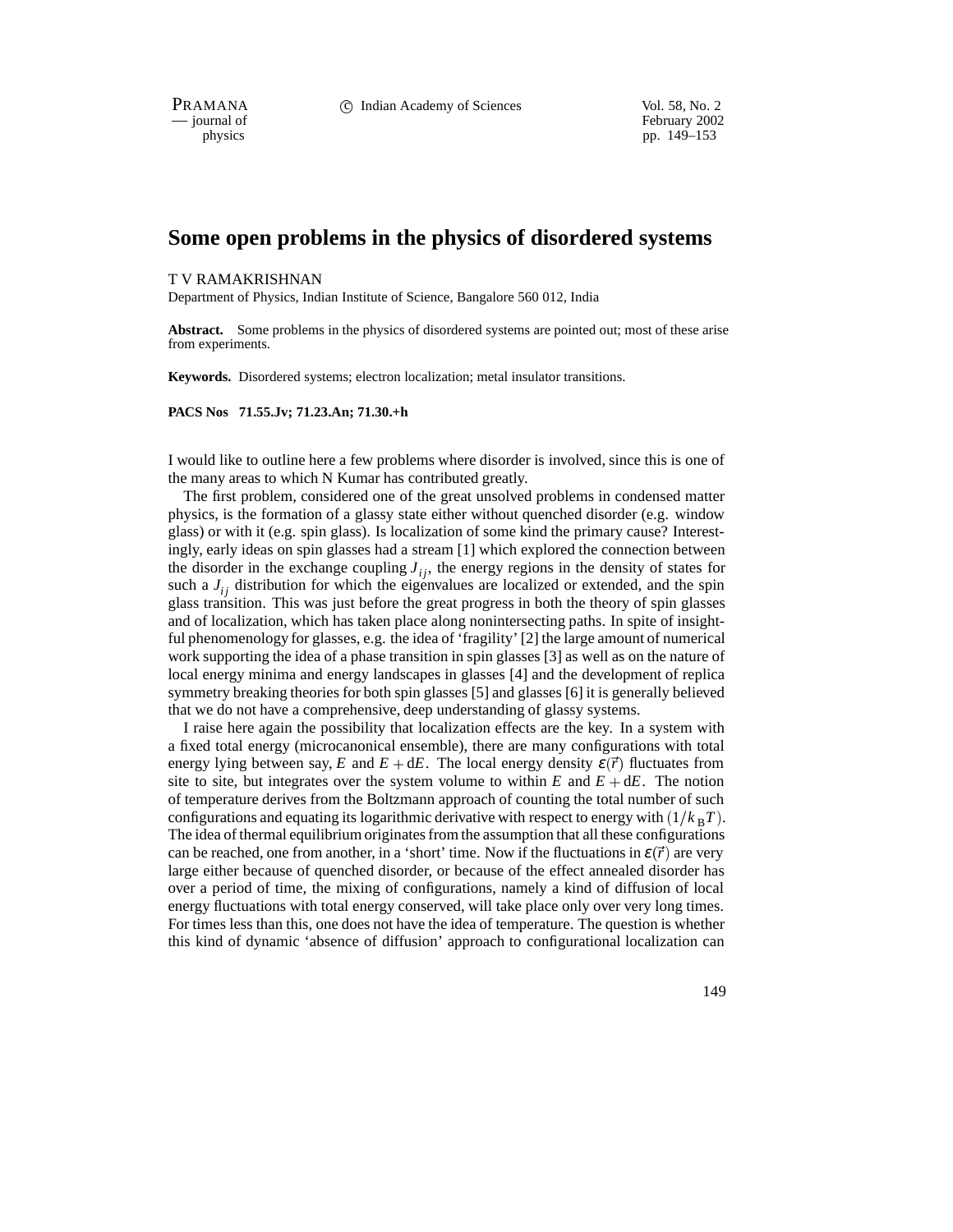give us a deeper insight into the spin glass transition and the glassy state. More generally one would like to know whether such an approach, if developed addresses the question of the Gibbsian distribution and the idea of temperature.

I now mention a few disorder/localization related questions that arise from experiments. Some of these are well-known, others are not. Perhaps the best known is the observation of Kravchenko and others [7] that there is a metallic phase in two dimensions, and that there is a continuous quantum phase transition to the insulating phase as the areal electron density is decreased. Though there is a large body of experimental results [8] supporting this idea, namely that in high mobility ( $\mu \tilde{>} 10^4$  cm<sup>2</sup>/s) inversion layer electronic systems there is a metal to insulator transition at  $r_s \ge 20$  with a diverging correlation length at  $T =$ 0. There are experimental [9] and theoretical [10] arguments that this transition is an artefact, and that at the lowest temperatures, one always tends to an insulating state as is expected for a noninteracting collection of electrons in a random potential [11]. In this picture the metallic behaviour is attributed to a decrease in electron scattering from traps as these ionized impurities bind electrons with decreasing temperature [10]. Clearly the most immediate necessity is to factor out these effects, and to devise experiments where they do not mask the transition if it exists which is being done. My impression is that there is a residual metal insulator transition. This possiblity has inspired a number of theoretical explanations [12]. Some of these recognize the fact that the transition takes place for  $r_s \gg 1$ , so that typically the Coulomb interaction energy is an order of magnitude larger than the kinetic energy. The conventional many-body, Fermi liquid approach which treats the former qualitatively as a perturbation is not appropriate. However, we do not know how to describe a quantum electron fluid when the Coulomb interaction energy is the larger term. The question is whether such an approach, e.g. a quantum  $(T = 0)$  Ginzburg–Landau functional for strong interaction and with disorder, can be intuited or derived, and used for looking into the nature of the Wigner crystal/glass to electron fluid transition at  $T = 0$ . Can this functional include 'weak' localization and diffusion effects? Can it also account for the breakdown of screening?

Another (longstanding) major experimental problem is the transition of a superconductor to an insulator, e.g. in two dimensions, as disorder increases [13]. Following the work of Fisher *et al* [14] it is conventional to think of this as a problem in boson localization, the effective charged bosons being Cooper pairs which form a superfluid. The approach to the transition is based on the idea that vortices (topological defects in the pair field) which are pinned for small disorder, proliferate and form a vortex superfluid for large disorder, and that the latter phase is insulating. The description of the  $T = 0$  superfluid insulator transition is in the image of a classical clean system phase transition with disorder or interaction replacing the temperature [14]. In this picture, electronic degrees of freedom, effects of disorder such as Anderson localization, electron diffusion (diffusons), and dissipation are not believed to be essential. However, many recent experiments [15] suggest that the scaling predicted by the boson localization theory breaks down at low temperatures, implying that dissipation effects are important. Further, (magneto) transport [16] and tunnelling [17] measurements suggest that low (zero) energy electronic excitations are present as well as important. Thus there seems to be a need to bring back electrons and disorder in this problem.

A third well-known subfield of more recent origin is related to the suggestion, based on transport measurements in disordered (mesoscopic) conductors that the decoherence rate due to inelastic collisions does not vanish as  $T \rightarrow 0$  [18]. This is an area of great potential

150 *Pramana – J. Phys.,* **Vol. 58, No. 2, February 2002**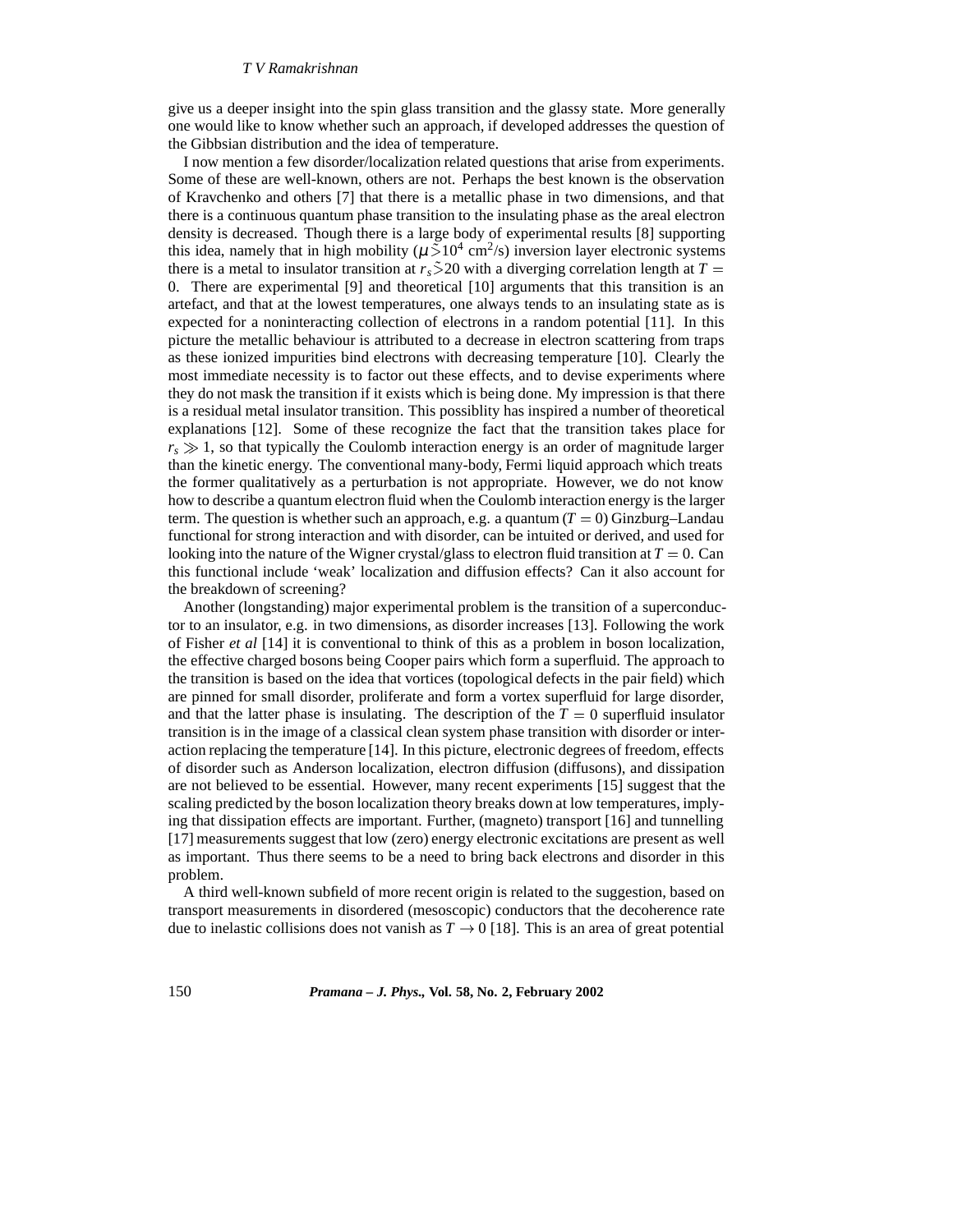significance, since it affects the notion of a single nondegenerate quantum many-electron ground state for metals, and the nature of elementary excitations therefrom. This is a field of considerable controversy; while most experimental results suggest that indeed the inelastic decoherence rate does not go to zero as  $T \rightarrow 0$ , [18] others are not in agreement. A theoretical argument for such a decoherence [19] is most likely invalid [20]. A large area rich in novel phenomena, where the role of disorder (intrinsic?) disorder is not clear, is the physics of manganites [21] which show colossal magnetoresistance. Over a wide doping range, the compounds  $Re_{1-x}A_x$  MnO<sub>3</sub>, where  $Re$  and A are rare earth and alkaline earth ions respectively, show a paramagnetic insulator to ferromagnetic metal transition on lowering the temperature. It was suggested [22] that the *e <sup>g</sup>* electrons in the background of disordered *t* <sup>2</sup>*<sup>g</sup>* spins and consequent random hopping (due to double exchange) are Anderson localized, and that this is the origin of the paramagnetic phase. Subsequent detailed calculations [23] do not bear this out in that the associated disorder is too small, so that the paramagnetic phase must have a different origin as also the insulator-metal transition. However, there is another ubiquitous phenomenon in these systems, namely the coexistence of localized (insulating, Jahn Teller distorted? orbitally or charge ordered?) and metallic regions ('phases') over a broad range of temperature *T* and concentration *x* [24]. The origin of this is unclear. Since these regions are often large, of micron size, the idea that one has conventional phase separation, with regions of different ion/electron concentration  $x_m$  (metallic), and  $x_{\rm co}$  (charge ordered) coexisting seems untenable, there being experimental evidence that the *A* ion concentration is uniform. In that case, there would be large destabilizing Coulomb repulsion in each region if  $x_m$  and  $x_{\rm co}$  have different electron density. So the natural conclusion is that while *x* is constant as is the  $e_g$  electron concentration, some other degree of freedom must have variations on a length scale which can be up to a few microns. What is this degree of freedom? What is the effect on *e <sup>g</sup>* electrons of disorder in this coordinate? How can this disorder have such large length scales?

Finally, I mention a problem where disorder seems to play a 'delocalizing' role. This is in stable quasicrystals, e.g.  $Al_{5/8}Cu_{1/4}Fe_{1/8}$ . In these systems the electrical conductivity *decreases* as disorder decreases [25]. The cleanest quasicrystals have a conductivity much *smaller* (smaller by a factor of ten to hundred) than the Mott minimum metallic conductivity of a metal with the conduction electron density appropriate to these systems. Secondly, as temperature increases, the electrical conductivity increases [26] and in the same way in many systems, e.g.  $\Delta \sigma(T) = \sigma(T) - \sigma(0)$  is the same for different compositions around  $Al_{5/8}Cu_{1/4}Fe_{1/8}$ , and for  $Al_{70.5}Pd_{22}Mn_{7.5}$ . The Hall coefficient is very large (as if the carrier density were low) and strongly temperature dependent, changing sign with it [27]. There are anomalies in optical conductivity as well [28]. These unusual electronic properties are not well understood; the naive explanation [29] based on a dip or pseudogap in the density of states is inadequate since the dip (experimentally) is by a factor of three or so, whereas the anomalies are qualitatively different (from what is expected with a dip) and quantitatively enormous. One qualitative explanation proposed is of nonclassical electron diffusion in a self-similar structure [30]; this does not come to grips with the facts. Another possibility [31] is that because the Brillouin (Jones) zone has many faces very closely overlapping the free electron Fermi sphere, the Fermi surface is cut up into a large number of small electron and hole surfaces and one has a semi-metal. Disorder, via scattering, connects these pieces with one another, leading to a metal with a large Fermi surface, and lower resistivity. Temperature plays a similar role.

*Pramana – J. Phys.,* **Vol. 58, No. 2, February 2002** 151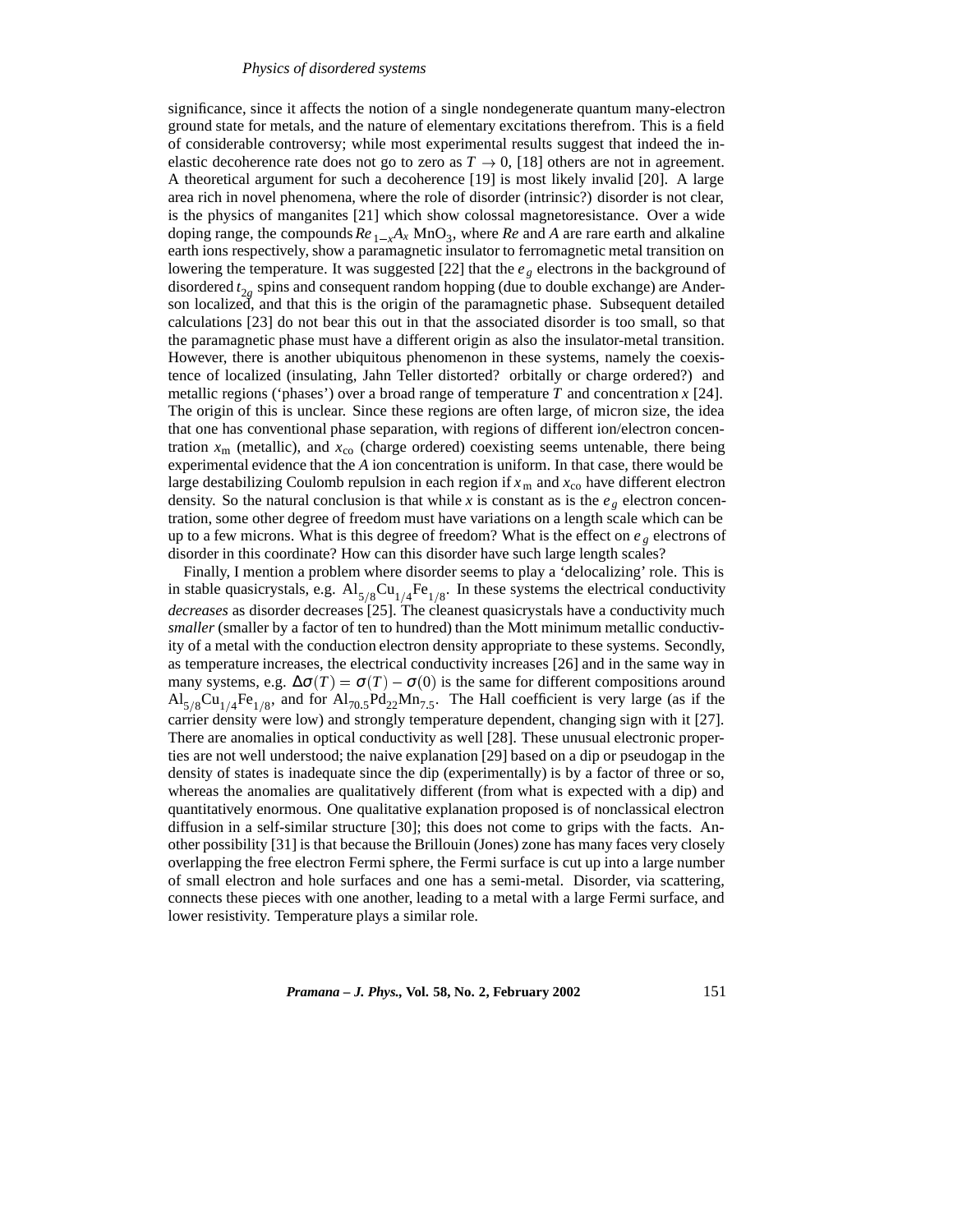#### *T V Ramakrishnan*

To conclude, I have tried to indicate using some real life examples the variety of ways in which disorder crucially affects physical properties of condensed matter systems. Hopefully, N Kumar, who has thought about many of these questions, will find them interesting.

#### **References**

- [1] P W Anderson, in *Ill-Condensed Matter* edited by R Balian, R Maynard and G Toulouse (Northe Holland, Amsterdam, 1979)
- [2] For example, see C A Angell, *Science* **267**, 1924 (1995)
- [3] See for example, A P Young (ed.) *Spin Glasses and Random Fields* (World Scientific, Singapore, 1998)
- [4] S Sastry, P G Debenedetti and F H Stillinger, *Nature* **393**, 554 (1998)
- [5] For a review, see M Mezard, G Parisi and M A Virasaro, *Spin Glass Theory and Beyond* (World Scientific, Singapore, 1987)
- [6] See for example, M Mezard, in *More is Different* edited by N Phuan Ong and Ravin N Bhatt (Princeton U Press, Princeton , 2001) p. 237
- [7] S V Kravchenko, G V Kravchenko, J E Furneaux, V M Pudalov and M D'Iorio, *Phys. Rev.* **B50**, 8039 (1994)
- [8] E Abrahams, S V Kravchenko and M P Sarachik, briefly review the field in *Rev. Mod. Phys.* **73**, 251 (2001)
- [9] M Y Simmons, A R Hamilton, M Pepper, E H Linfield, P D Rose and D A Ritchie, *Phys. Rev. Lett.* **84**, 2489 (2000)
- [10] B L Altshuler and D L Maslov, *Phys. Rev. Lett.* **82**, 145 (1999)
- [11] E Abrahams, P W Anderson, D C Licciardello and T V Ramakrishnan, *Phys. Rev. Lett.* **42**, 673 (1979)
- [12] S Chakravarty, S Kivelson, C Nayak, K Volker cond-mat 9805383, Qimiao Si and C M Varma, *Phys. Rev. Lett.* **81**, 4951 (1998)
- [13] N Markovic *et al*, cond-mat 9904168
- [14] M P A Fisher, P B Weichmann, G Grinstein and D S Fisher, *Phys. Rev.* **B40**, 546 (1989)
- [15] N Mason and A Kapitulnik, *Phys. Rev. Lett.* **82**, 5341 (1999)
- [16] S Y Hsu, J A Chervenak and J M Valles Jr. *Phys. Rev. Lett.* **75**, 132 (1995)
- [17] J M Valles, R C Dynes and J P Garno *Phys. Rev. Lett.* **69**, 3567 (1992)
- [18] P Mohanty, EMQ Jariwala and RA Webb, *Phys. Rev. Lett.* **78**, 3366 (1997) P Mohanty, *Ann. Phys. (Leipzing)* **8**, 549 (1999)
- [19] D S Golubev, A D Zakin and G Schon, cond-mat 0110495
- [20] L L Aleiner, B L Altshuler and M G Vavilov, cond-mat 0110545
- [21] See e.g. *Colossal Magnetoresistence Oxides* edited by Y Tokura, (Gordon and Breach, London, 1999)
- [22] C M Varma, *Phys. Rev.* **B54**, 7328 (1996)
- [23] Q Li, J Zang, A R Bishop and C M Soukoulis, *Phys. Rev.* **B56**, 15090 (1997)
- [24] M Uehara, S Mori, C H Chen and S W Cheong, *Nature* **399**, 560 (1999) See also E Dagotto, T Hotta nad A Moreo, *Phys. Rep.* **344**, 1 (2001)
- [25] See C Janot, *Quasicrystals*: *A Primer,* 2nd ed. (Oxford University Press, New York, 1994)
- [26] D Mayou, C Berger, F Cyrot-Lackmann, T Klein and D Lanco, *Phys. Rev. Lett.* **70**, 3915 (1993)
- [27] F S Pierce, P A Bancel, B D Biggs, Q Guo and S J Poon, *Phys. Rev.* **B47**, 5670 (1993)
- [28] X Wu, C C Homes, S E Burkov, T Tinusk, F S Pierce, S J Poon, S L Cooper and M A Karlow, *J. Phys. Condens. Matter* **5**, 5975 (1993)

152 *Pramana – J. Phys.,* **Vol. 58, No. 2, February 2002**